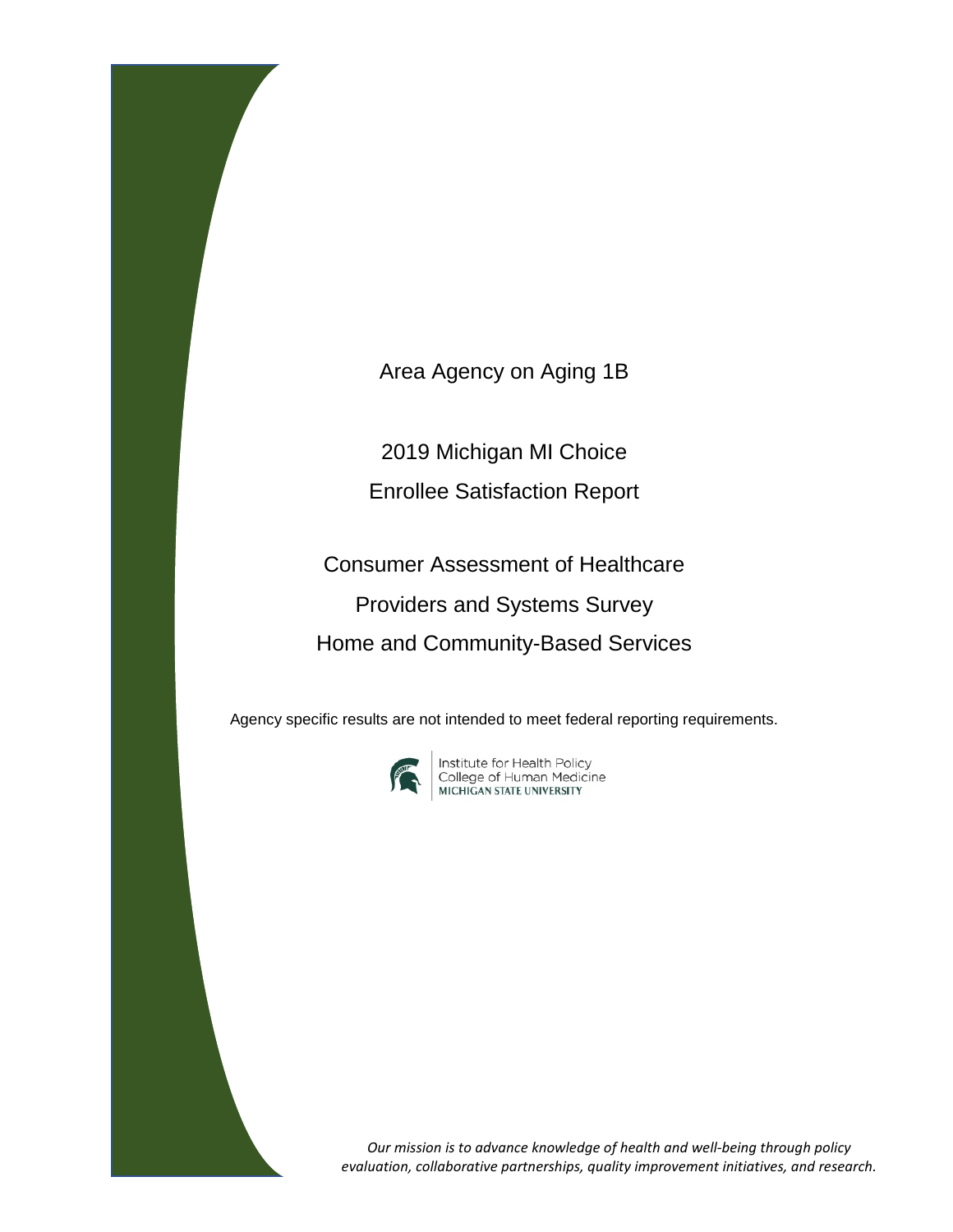

#### **Introduction**

The goal of the MI Choice Enrollee Satisfaction Survey is to provide performance feedback that is actionable and that will aid in improving patient-centered service delivery. The CAHPS Home and Community-Based Services Survey was selected because (1) it is the most widely used survey with benchmarking and standardized questions for assessing patient experiences in the United States, (2) the survey tool and technical guidance is publicly available from the Agency for Healthcare Research and Quality, (3) the survey has a strong track record of rigorous scientific development and testing to ensure reliability and validity, and (4) the survey is commonly used as the federal reporting standard to the Centers for Medicaid and Medicaid Services.

# Methodology

There were 8,729 enrollees who met the following criteria for the sampling frame: (1) enrolled in the MI Choice program for at least three months between February and April 2019; (2) had at least one claim during that time period; (3) 18 years of age or older; and (4) did not participate in the 2018 MI Choice Enrollee Satisfaction Survey. A random number methodology per agency was then applied resulting in 3,417 enrollees being including in the telephone sample frame. The sampling frame for the Area Agency on Aging IB was 150 with 30 completed surveys.

Prior to the survey administration, a pre-notification letter was sent informing enrollees to anticipate a telephone call. Enrollees were assured that the survey was being sponsored by the State of Michigan and answers kept confidential by Michigan State University.

MI Choice enrollees completed the telephone survey from May to September 2019. The survey was considered viable for inclusion if the respondent answered three cognitive screening questions with valid responses: (1) Does someone come into your home to help you? (2) How do they help you? and (3) What do you call them?

Survey results were standardized to a 100-point scale with mean scores calculated in accordance with the Technical Assistance Guide for Analyzing Data from the CAHPS Home and Community-Based Services Survey. Less than five percent of the respondents opted to use the alternative responses where options are presented as "mostly yes" or "mostly no" instead of a more cognitively challenging Likert-type scale. The alternative responses were also converted to the standardized scale.

Statewide and agency specific calculations are provided within this report. Please note that agency results are informational only and not intended for federal reporting. Official reporting of CAHPS results requires 100 valid surveys per unit of analysis completed by an approved vender. Cells under five were either suppressed or excluded from presentation because of the instability of reporting small numbers.

# **Demographics**

Agency 1B respondents were more likely to be younger, more educated, and black when compared to the statewide demographic profile (53.3% vs. 40.3%, 66.7% vs. 43.4%, 50.0% vs. 18.8%; respectively) as shown in Table 1.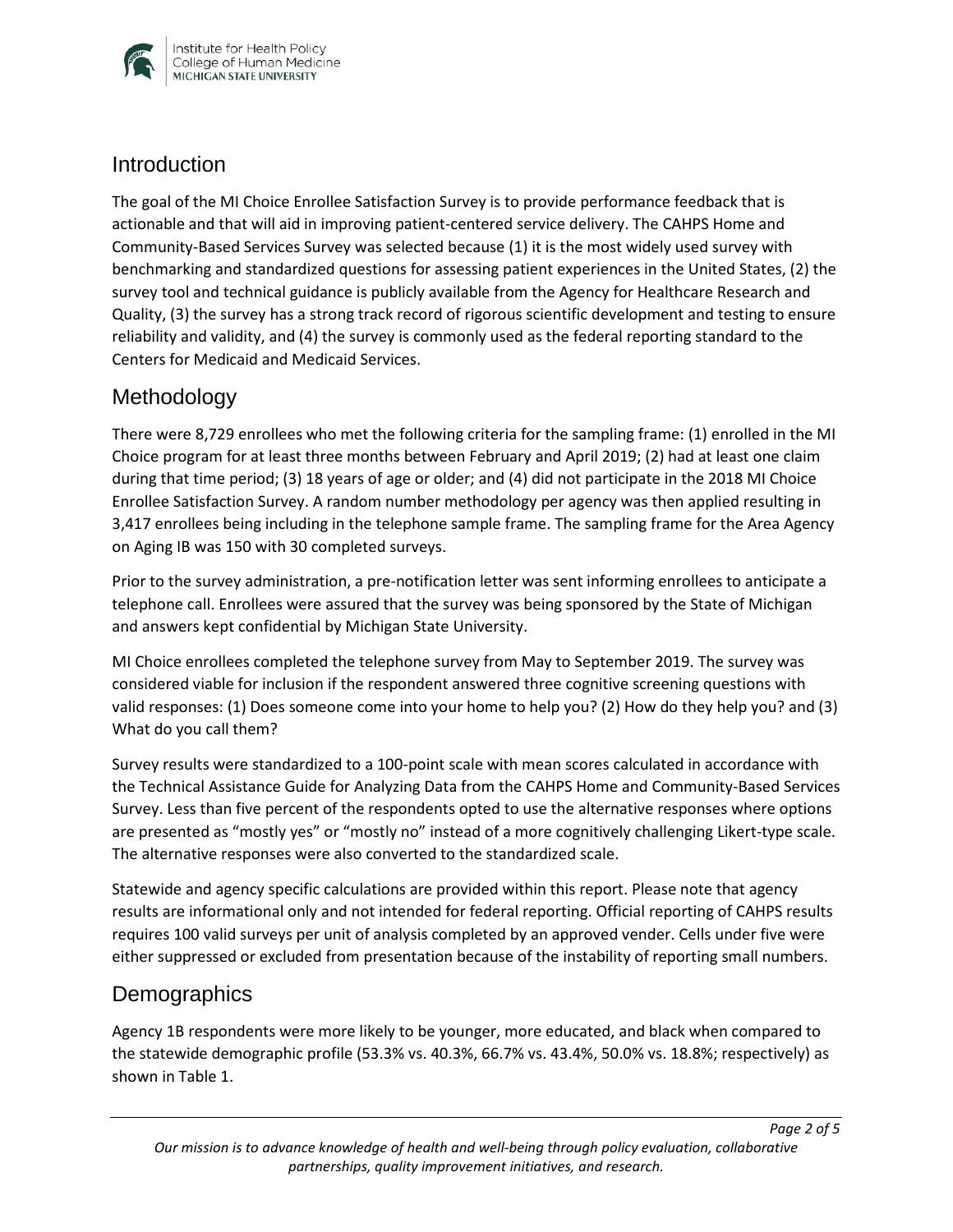

| pennysiapines          |                      |              |     |                  |    |  |  |  |  |
|------------------------|----------------------|--------------|-----|------------------|----|--|--|--|--|
|                        | <b>Response</b>      | <b>State</b> |     | <b>Agency 1B</b> |    |  |  |  |  |
| <b>Demographics</b>    |                      | %            | #   | %                | #  |  |  |  |  |
| Age                    | 18-64 years old      | 40.3         | 242 | 53.3             | 16 |  |  |  |  |
|                        | 65+ years old        | 59.7         | 359 | 46.7             | 14 |  |  |  |  |
| Gender                 | Female               | 66.9         | 402 | 66.7             | 20 |  |  |  |  |
|                        | Male                 | 33.1         | 199 | 33.3             | 10 |  |  |  |  |
| <b>Education Level</b> | High School or Less  | 56.6         | 328 | 33.3             | 10 |  |  |  |  |
|                        | Some College or More | 43.4         | 252 | 66.7             | 20 |  |  |  |  |
| Race                   | White                | 71.0         | 427 | 50.0             | 15 |  |  |  |  |
|                        | <b>Black</b>         | 18.8         | 113 | 50.0             | 15 |  |  |  |  |
|                        | Hispanic             | 3.0          | 18  |                  | 0  |  |  |  |  |
|                        | Other                | 5.2          | 31  |                  | 0  |  |  |  |  |
|                        | Unknown              | 2.0          | 12  |                  | 0  |  |  |  |  |
| <b>Mental Health</b>   | Scale from 1-100     | 59.5         | 595 | 55.3             | 30 |  |  |  |  |
| <b>Overall Health</b>  | Scale from 1-100     | 47.9         | 587 | 44.0             | 30 |  |  |  |  |

# **Table 1 Demographics**

# **Results**

The CAHPS survey asks 46 questions which can be grouped into 11 domains of objective and actionable information for quality improvement. These domains address issues such as unmet need, physical safety, helpfulness of the case manager, the quality of the patient-caregiver relationship, and the respondent's feelings of self-determination. CAHPS domain results are presented in Table 2.

Agency 1B scored five-percentage points higher than the state average on Planning Your Time and Activities (83.6% vs. 78.8%) but five-percentage points lower than the state average on Case Manager is Helpful. The remaining CAHPS domains were within five-percentage points of the state average.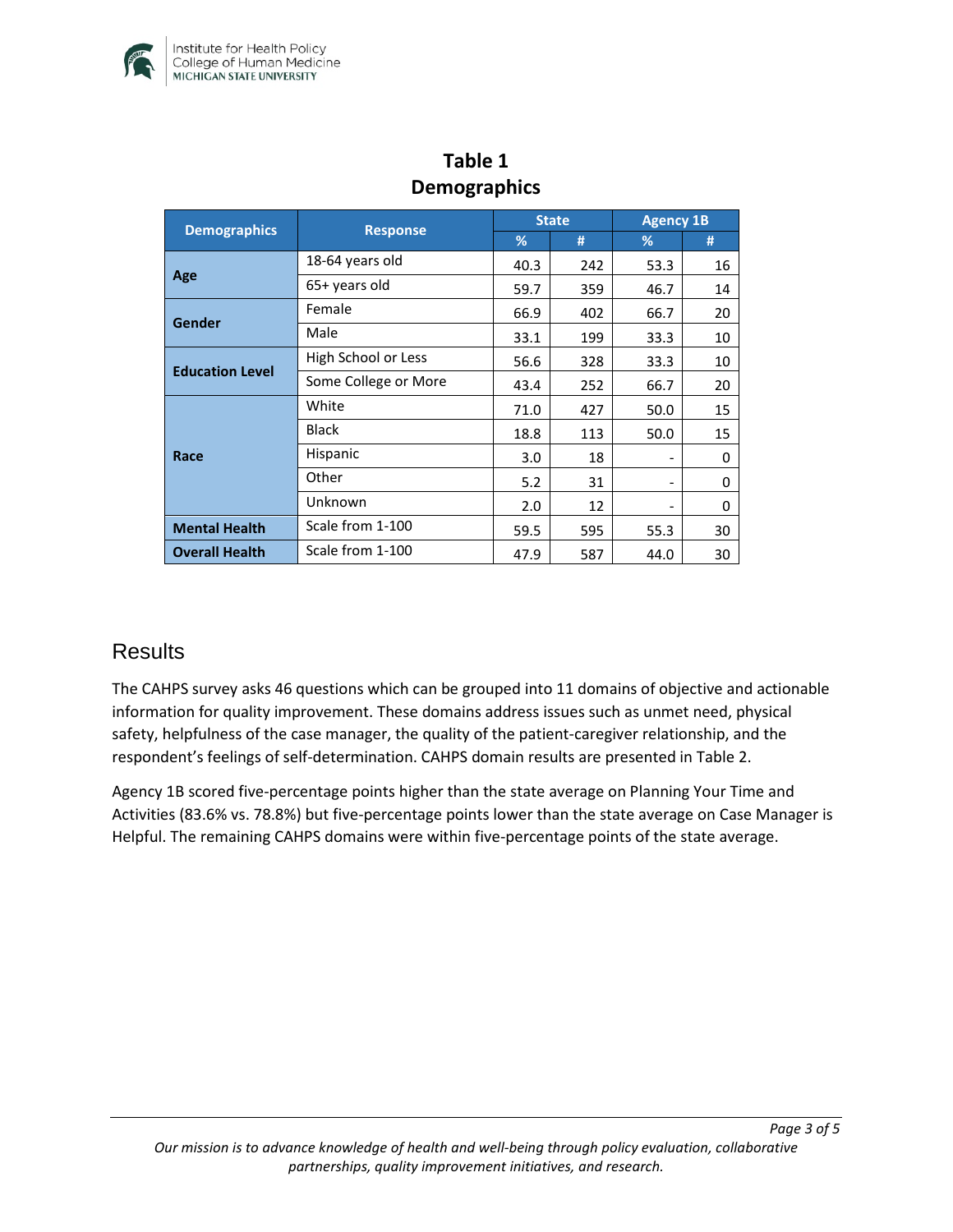

| <b>Category</b>                                                     | <b>Question</b>                                                                    |      | <b>Agency</b><br><b>Percent</b><br>$n=30$ |
|---------------------------------------------------------------------|------------------------------------------------------------------------------------|------|-------------------------------------------|
| <b>Global Ratings</b><br><b>Measures</b>                            | <b>Category Score</b>                                                              |      | 87.3                                      |
|                                                                     | Global Rating of Personal Assistance and Behavioral Health Staff                   |      | 95.0                                      |
|                                                                     | <b>Global Rating of Case Manager</b>                                               | 91.4 | 79.6                                      |
| <b>Recommendation</b><br><b>Measures</b>                            | <b>Category Score</b>                                                              | 93.3 | 88.4                                      |
|                                                                     | Recommendation of Personal Assistance and Behavioral Health Staff                  | 94.3 | 95.2                                      |
|                                                                     | Recommendation of Case Manager                                                     | 92.9 | 81.5                                      |
| <b>Staff are reliable</b><br>and helpful                            | <b>Category Score</b>                                                              | 92.4 | 90.0                                      |
|                                                                     | Staff come to work on time                                                         | 93.3 | 94.0                                      |
|                                                                     | Staff work as long as they are supposed to                                         | 95.4 | 88.8                                      |
|                                                                     | Someone tells you if staff cannot come                                             | 85.8 | 82.7                                      |
|                                                                     | Staff make sure you have enough privacy for dressed, shower, bathing               | 93.3 | 94.4                                      |
| <b>Staff listen and</b><br>communicate<br>well                      | <b>Category Score</b>                                                              | 94.9 | 91.4                                      |
|                                                                     | Staff treat you with courtesy and respect                                          | 97.0 | 95.2                                      |
|                                                                     | Staff explanations are easy to understand                                          | 92.9 | 88.1                                      |
|                                                                     | Staff treat you the way you want them to                                           | 95.3 | 97.6                                      |
|                                                                     | Staff explain things in a way that is easy to understand                           | 94.8 | 95.2                                      |
|                                                                     | Staff know what kind of help you need with everyday activities                     | 96.6 | 85.0                                      |
| <b>Case Manager is</b><br><b>Helpful</b>                            | <b>Category Score</b>                                                              | 94.5 | 86.6                                      |
|                                                                     | Able to contact this case manager when needed                                      | 97.8 | 97.2                                      |
|                                                                     | Case manager helped when asked for help with getting or fixing<br>equipment        |      | 81.3                                      |
|                                                                     | Case manager helped when asked for help with getting other changes<br>to services  | 91.4 | 81.3                                      |
| <b>Choosing the</b><br><b>Services that</b><br><b>Matter to You</b> | <b>Category Score</b>                                                              | 90.9 | 87.5                                      |
|                                                                     | Person-centered service plan included all of the things that are<br>important      | 86.5 | 81.9                                      |
|                                                                     | Staff knows what's on the service plan, including the things that are<br>important | 95.4 | 93.2                                      |

# **Table 2 2019 MI Choice Enrollee Satisfaction Survey**